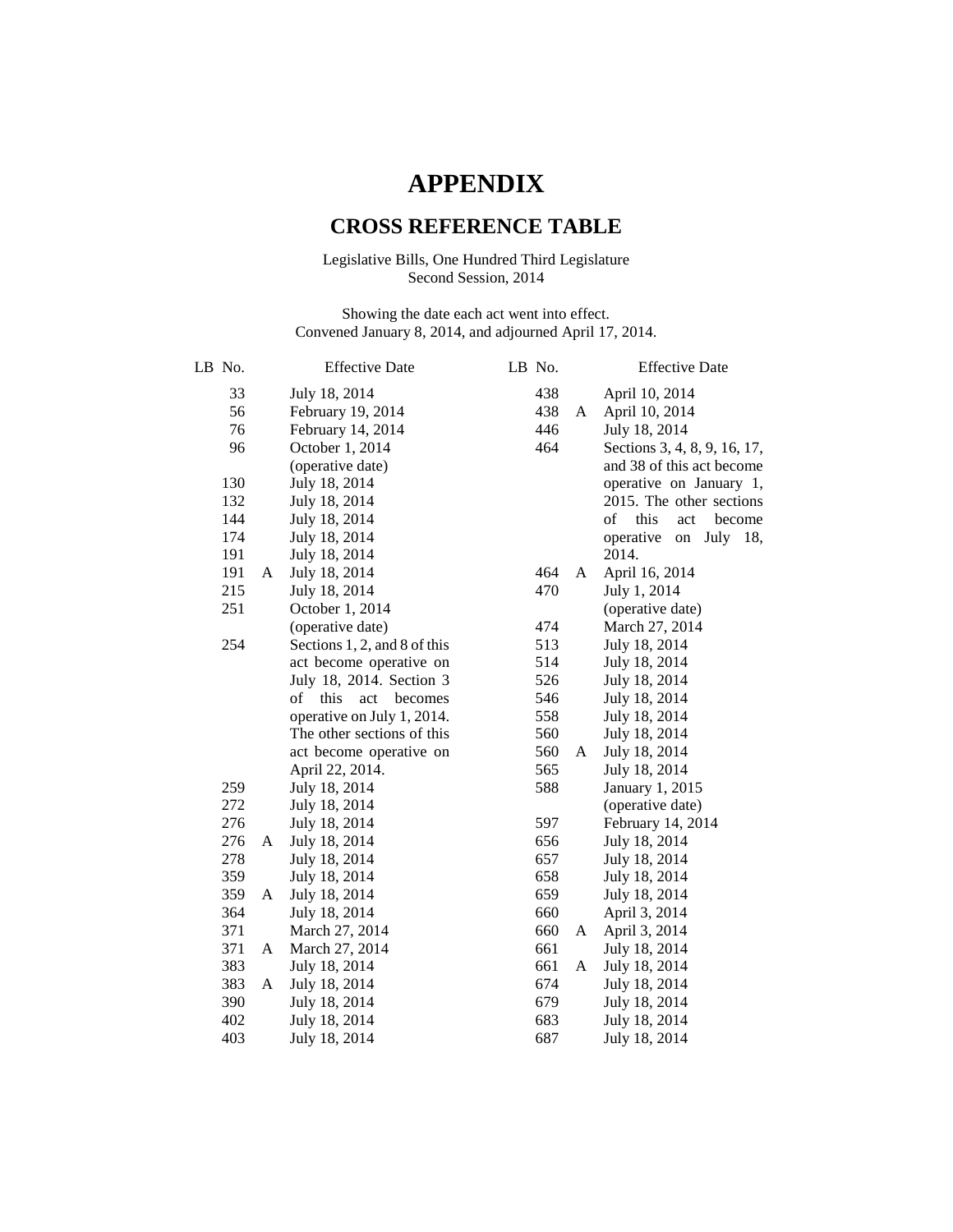| LB No.     |   | <b>Effective Date</b>          |  | LB No.     |   | <b>Effective Date</b>                          |  |
|------------|---|--------------------------------|--|------------|---|------------------------------------------------|--|
| 687        | A | July 18, 2014                  |  | 765        |   | January 1, 2015                                |  |
| 690        |   | July 18, 2014                  |  |            |   | (operative date)                               |  |
| 690        | A | July 18, 2014                  |  | 766        |   | July 18, 2014                                  |  |
| 692        |   | July 18, 2014                  |  | 768        |   | Sections 5, 8, 9, 11, 12,                      |  |
| 693        |   | January 1, 2015                |  |            |   | and 14 of this act become                      |  |
|            |   | (operative date)               |  |            |   | operative on April 5,                          |  |
| 697        |   | July 18, 2014                  |  |            |   | 2014. The other sections                       |  |
| 698        |   | July 18, 2014                  |  |            |   | of<br>this<br>act<br>become                    |  |
| 699        |   | April 3, 2014                  |  |            |   | July 18,<br>operative<br>on                    |  |
| 700        |   | Sections 1 to 11 of this act   |  |            |   | 2014.                                          |  |
|            |   | operative<br>become<br>on      |  | 774        |   | July 18, 2014                                  |  |
|            |   | January 1, 2015.<br>The        |  | 776        |   | March 29, 2014                                 |  |
|            |   | other sections of this act     |  | 777        |   | July 18, 2014                                  |  |
|            |   | become operative on July       |  | 780        |   | July 18, 2014                                  |  |
|            |   | 18, 2014.                      |  | 781        |   | July 18, 2014                                  |  |
| 701        |   | July 18, 2014                  |  | 788        |   | July 18, 2014                                  |  |
| 702        |   | April 11, 2014                 |  | 792        |   | July 18, 2014                                  |  |
| 712        |   | April 11, 2014                 |  | 798        |   | July 18, 2014                                  |  |
| 714        |   | April 11, 2014                 |  | 800        |   | July 18, 2014                                  |  |
| 717        |   | Sections 15, 16, 17, 18,       |  | 802        |   | July 18, 2014                                  |  |
|            |   | 19, 20, and 27 of this act     |  | 803        |   | July 18, 2014                                  |  |
|            |   | become<br>operative<br>on      |  | 806        |   | July 18, 2014                                  |  |
|            |   | January 1, 2015.<br>The        |  | 811        |   | July 18, 2014                                  |  |
|            |   | other sections of this act     |  | 814        |   | October 1, 2014                                |  |
|            |   | operative<br>become<br>on      |  |            |   | (operative date)                               |  |
|            |   | April 10, 2014.                |  | 814        | A | July 18, 2014                                  |  |
| 719        |   | July 18, 2014                  |  | 816        |   | July 18, 2014                                  |  |
| 725        |   | April 3, 2014                  |  | 828        |   | July 18, 2014                                  |  |
| 725        | A | April 3, 2014                  |  | 836<br>838 |   | July 18, 2014                                  |  |
| 728<br>735 |   | March 29, 2014                 |  | 844        |   | February 27, 2014                              |  |
| 736        |   | July 18, 2014                  |  | 851        |   | July 18, 2014<br>Sections 1, 2, 3, 6, 7, 8, 9, |  |
| 737        |   | July 18, 2014<br>July 18, 2014 |  |            |   | 10, 13, 14, and 18 of this                     |  |
| 739        |   | April 11, 2014                 |  |            |   | act become operative on                        |  |
| 740        |   | July 18, 2014                  |  |            |   | July 18, 2014. Sections 4,                     |  |
| 744        |   | July 1, 2014                   |  |            |   | 5, 11, 12, and 19 of this                      |  |
|            |   | (operative date)               |  |            |   | act become operative on                        |  |
| 744        |   | A July 18, 2014                |  |            |   | October 1, 2014. The                           |  |
| 749        |   | January 1, 2016                |  |            |   | other sections of this act                     |  |
|            |   | (operative date)               |  |            |   | become<br>operative<br>on                      |  |
| 750        |   | April 11, 2014                 |  |            |   | April 10, 2014.                                |  |
| 751        |   | July 18, 2014                  |  | 853        |   | July 18, 2014                                  |  |
| 751        | A | July 18, 2014                  |  | 853        | A | July 18, 2014                                  |  |
| 753        |   | July 18, 2014                  |  | 854        |   | July 18, 2014                                  |  |
| 755        |   | July 18, 2014                  |  | 859        |   | July 18, 2014                                  |  |
| 757        |   | July 18, 2014                  |  | 863        |   | April 10, 2014                                 |  |
| 758        |   | July 18, 2014                  |  | 867        |   | Sections 4, 5, 6, 12, and                      |  |
| 759        |   | July 18, 2014                  |  |            |   | 21 of this act become                          |  |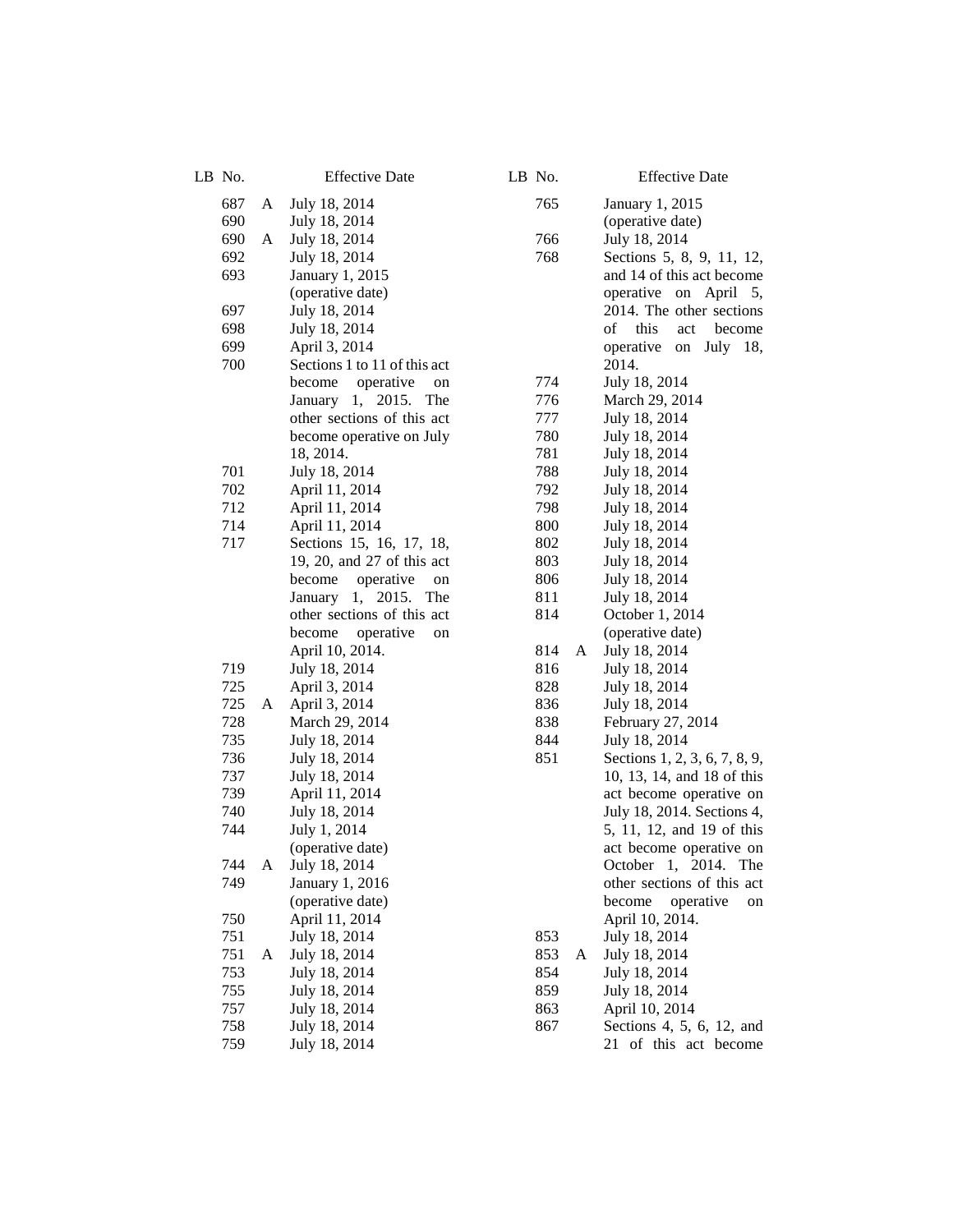867

901

LB No. Effective Date

operative on January 1, 2015. Sections 8, 9, 10, 11, 14, and 19 of this act become operative on April 1, 2014. Section 13 of this act becomes operative on October 1, 2014. Sections 7, 15, 16, and 20 of this act become operative on July 18, 2014 . The other sections of this act become operative on April 3, 2014 . A April 3, 2014 876 July 18, 2014 884 July 18, 2014 901 July 18, 2014 A July 18, 2014 905 Provisions line-item vetoed by the Governor and overridden by the Legislature became

effective on April 2, 2014. All other provisions became effective on March 30, 2014.

906 Provisions line-item vetoed by the Governor and overridden by the Legislature became effective on April 2,<br>2014. All other provisions became effective on March 30, 2014.

907 Sections 11, 20, and 23 of this act become operative on April 17, 2014. The other sections of this act become operative on July 18, 2014 .

- 907 A April 17, 2014
- 908 July 18, 2014 920 January 1, 2015 (operative date)
- 920 A July 18, 2014

| 110. |   | <b>JILLETTL</b>             |
|------|---|-----------------------------|
| 923  |   | July 18, 2014               |
| 923  | A | July 18, 2014               |
| 930  |   | July 18, 2014               |
| 937  |   | July 18, 2014               |
| 941  |   | July 18, 2014               |
| 941  | A | July 18, 2014               |
| 946  |   | January 1, 2015             |
|      |   | (operative date)            |
| 949  |   | March 30, 2014              |
| 961  |   | Sections 12, 13, 14, 15,    |
|      |   | 16, 17, 18, 19, 20, 21, 22, |
|      |   | 23, 24, and 28 of this act  |
|      |   | operative<br>become<br>on   |
|      |   | 1, 2016. The<br>October     |
|      |   | other sections of this act  |
|      |   | become operative on July    |
|      |   | 18, 2014.                   |
| 964  |   | July 18, 2014               |
| 967  |   | April 3, 2014               |
| 967  | A | April 3, 2014               |
| 974  |   | April 3, 2014               |
| 974  | A | July 18, 2014               |
| 983  |   | Sections 1, 5, 9, 10, 11,   |
|      |   | 12, 14, 16, 17, 18, 19, 23, |
|      |   | 24, 25, 26, 27, 28, 29, 32, |
|      |   | 33, 34, 35, 36, 37, 38, 39, |
|      |   | 41, 42, 43, 44, 45, 46, 47, |
|      |   | 48, 50, 51, 52, 53, 57, 58, |
|      |   | 59, 64, 68, and 69 of this  |
|      |   | act become operative on     |
|      |   | July 8, 2015. Sections 13,  |
|      |   | 40, and 67 of this act      |
|      |   | become operative on July    |
|      |   | 2014.<br>The other<br>18,   |
|      |   | sections of<br>this<br>act  |
|      |   | become operative on         |
|      |   | March 29, 2014.             |
| 983  | A | March 29, 2014              |
| 986  |   | April 3, 2014               |
| 986  | A | April 3, 2014               |
| 987  |   | July 18, 2014               |

986 987 A July 18, 2014

994

989 July 18, 2014 994 July 1, 2014

(operative date)

A April 16, 2014 997 July 18, 2014 998 April 10, 2014